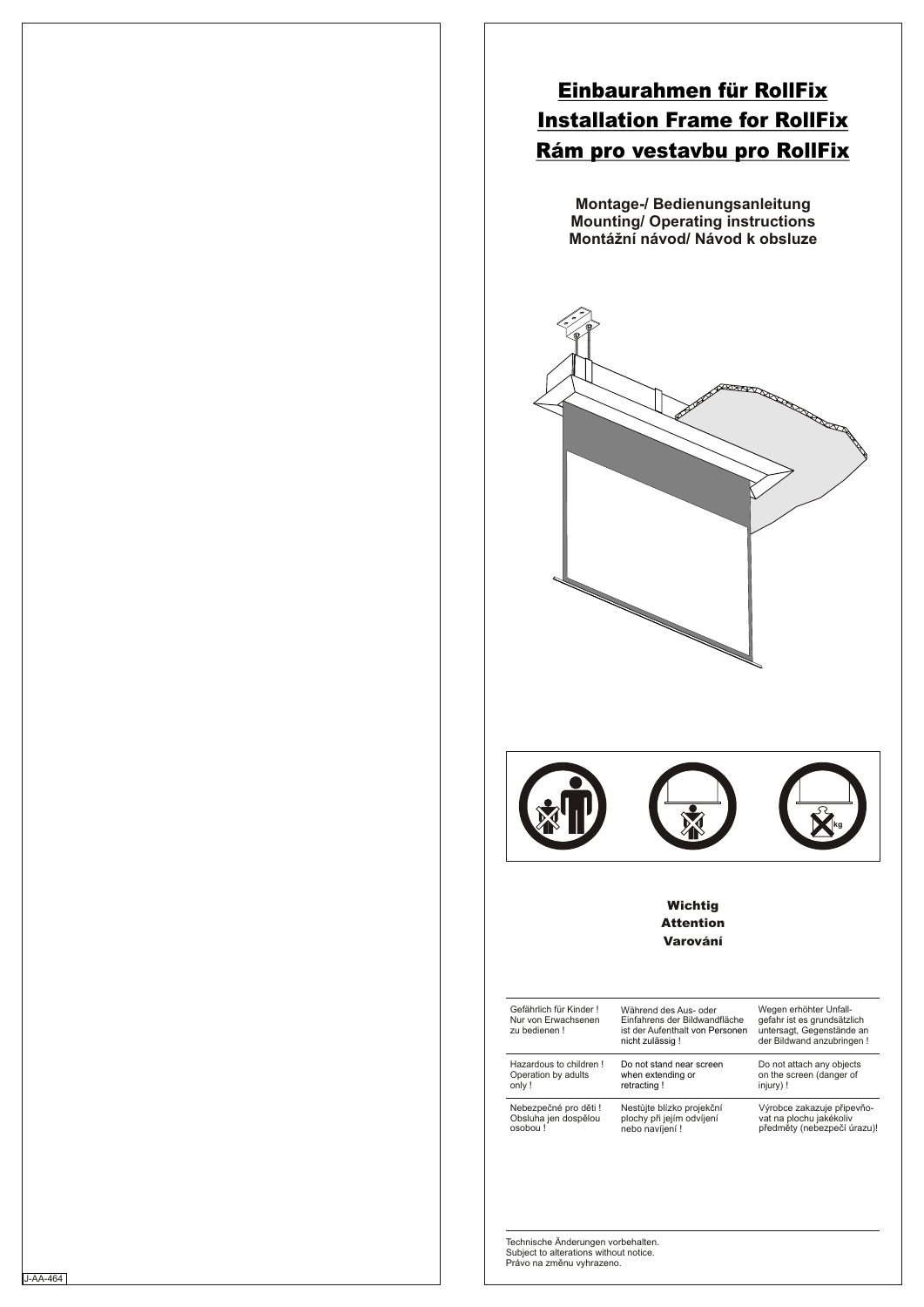



Montagewinkel nach Skizze an die Decke halten und Bohrlöcher markieren.

Löcher (für die Befestigungswinkel) den Markierungen entsprechend bohren und Dübel einsetzen.

**2**



Rám namontujte na závitovou tyč pomocí podložek pod matice a matic.

Upravte potřebnou vzdálenost tubusu k mezistropu zkrácením závitové tyče, popřípadě šroubováním matic směrem ke stropu.

**7.)**



Připevněte oka bezpečnostních lanek za pomoci matic k závitovým tyčím. Zapojte el. zástrčku do zásuvky a zajistěte pojistkou.



RollFix nakloňte a nasuňte do levé strany Rámu.



RollFix srovnejte do horizontální polohy a spuštěním ho nechte zaháknout za podpěry.

**7**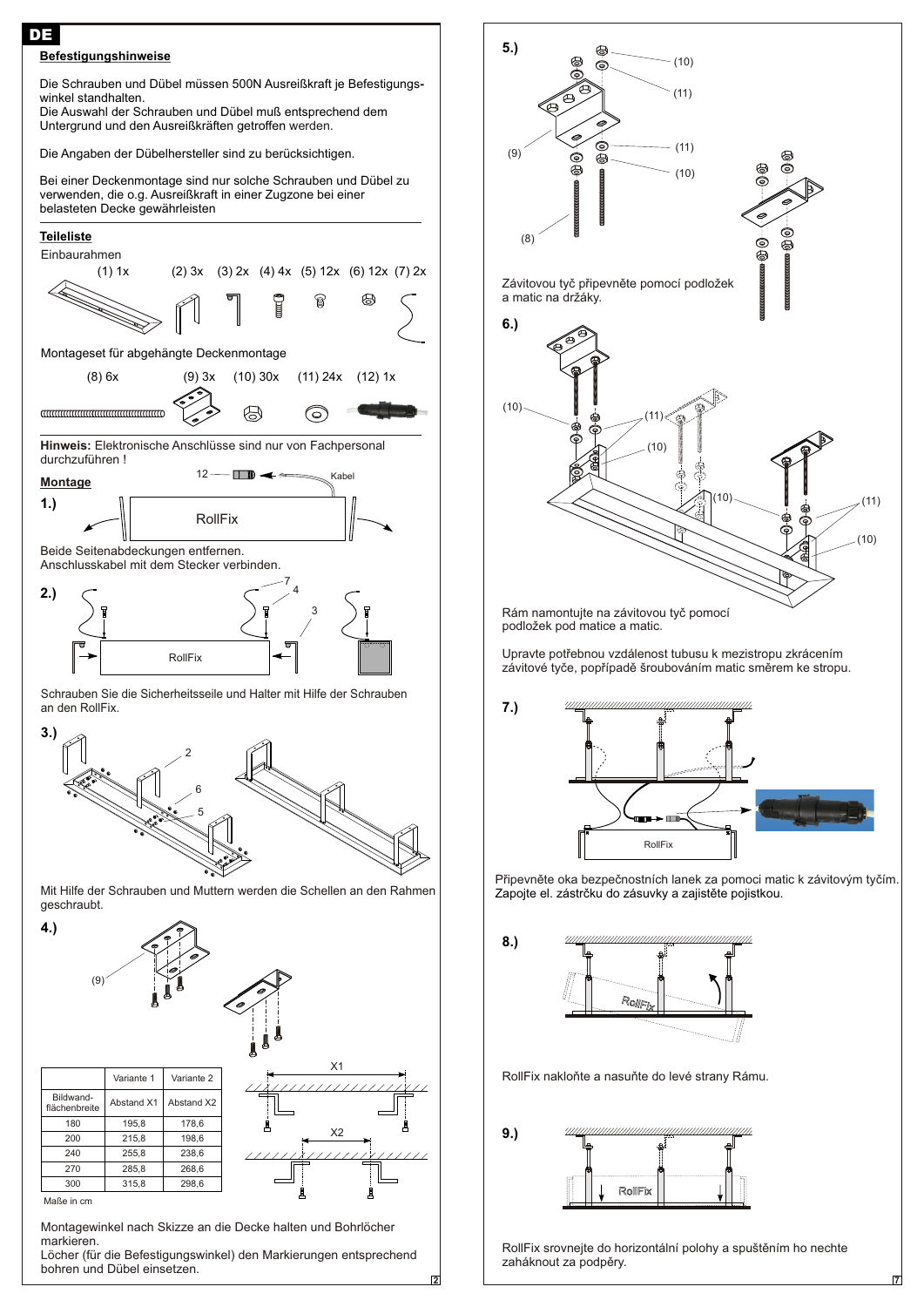## Pokyny pro upevnění

CZ

Šrouby a hmožinky upevňující držáky musí být schopny unést zatížení 500N na každý držák.

Šrouby a hmoždinky vybírejte s ohledem na kvalitu materiálu stěny a působící síly. Řiďte se údaji výrobců šroubů a hmoždinek.

Při montáži na strop používejte pouze takové šrouby a hmoždinky, které jsou schopny unést hmotnost projekèní plochy v oblasti jejího připevnění na strop.



(viz: Pokyny pro upevnění).



Rahmen mit Hilfe der Uterlegscheiben und Muttern an die Gewindestangen montieren.

Passen Sie die Höhe des Gehäuses zur Zwischendecke durch Kürzen der Gewindestangen, bzw. Drehen er Muttern an.



Befestigen Sie die Maschen der Sicherheitsseilen mit Hilfe der Muttern zu den Gewindestangen. Stecker in die Anschlussbuchse stecken und die Sicherung fixieren.



RollFix in den Einbaurahmen einhängen wie oben abgebildet.



**6**

RollFix horizonztal drehen und auf den Halterungen ablegen.

**3**